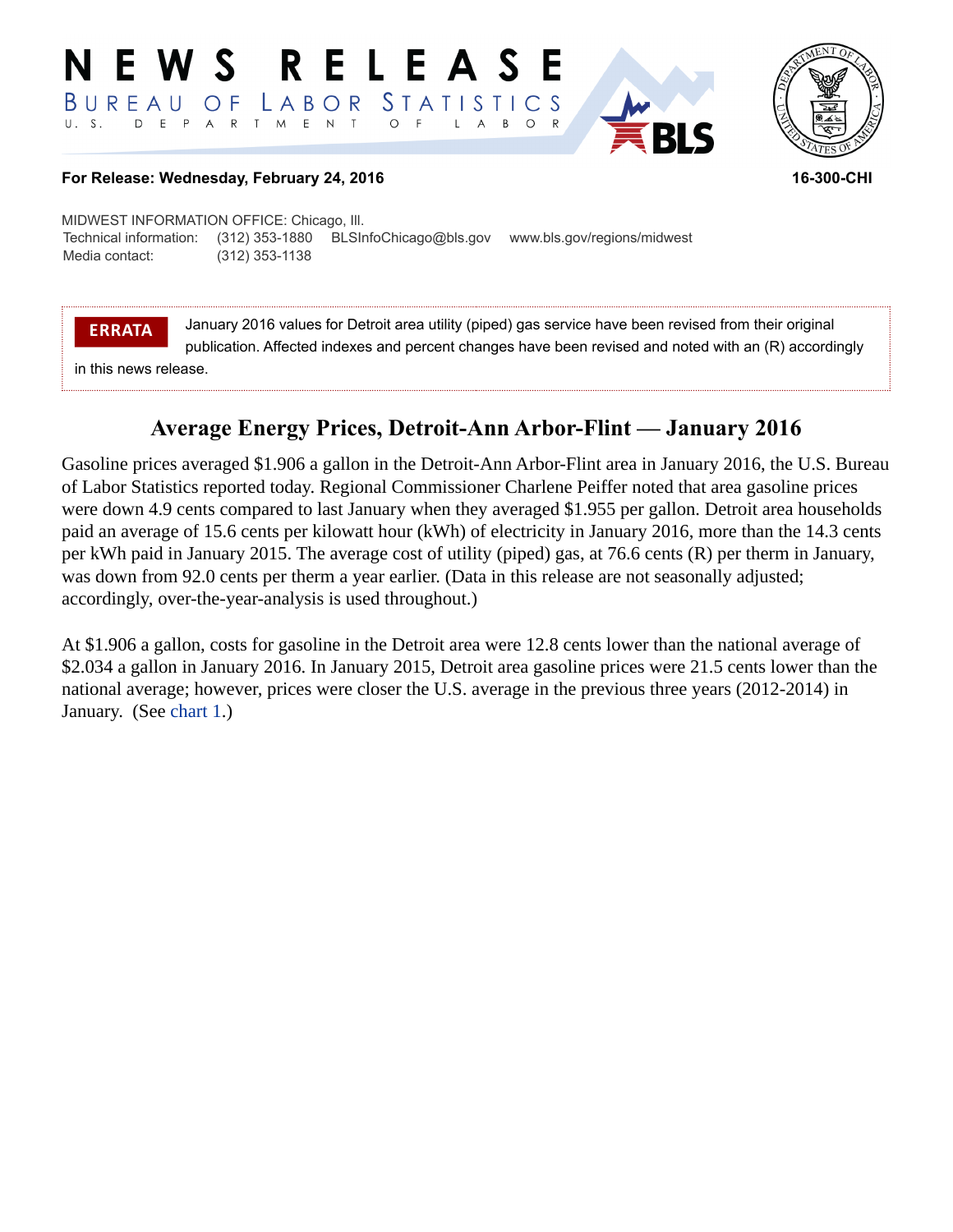

<span id="page-1-0"></span>Chart 1. Average prices for gasoline, Detroit-Ann Arbor-Flint and the United States, 2012-2016 (as of January)

Source: U.S. Bureau of Labor Statistics.

The 15.6 cents per kWh that Detroit households paid for electricity in January 2016 was 16.4 percent higher than the nationwide average cost of 13.4 cents per kWh. In January 2015, Detroit area electricity costs were comparable to the national average; however, prices exceeded the national average by 10.4 percent or more in the previous three years (2012-2014) in January. (See [chart 2.](#page-1-1))

<span id="page-1-1"></span>



Source: U.S. Bureau of Labor Statistics.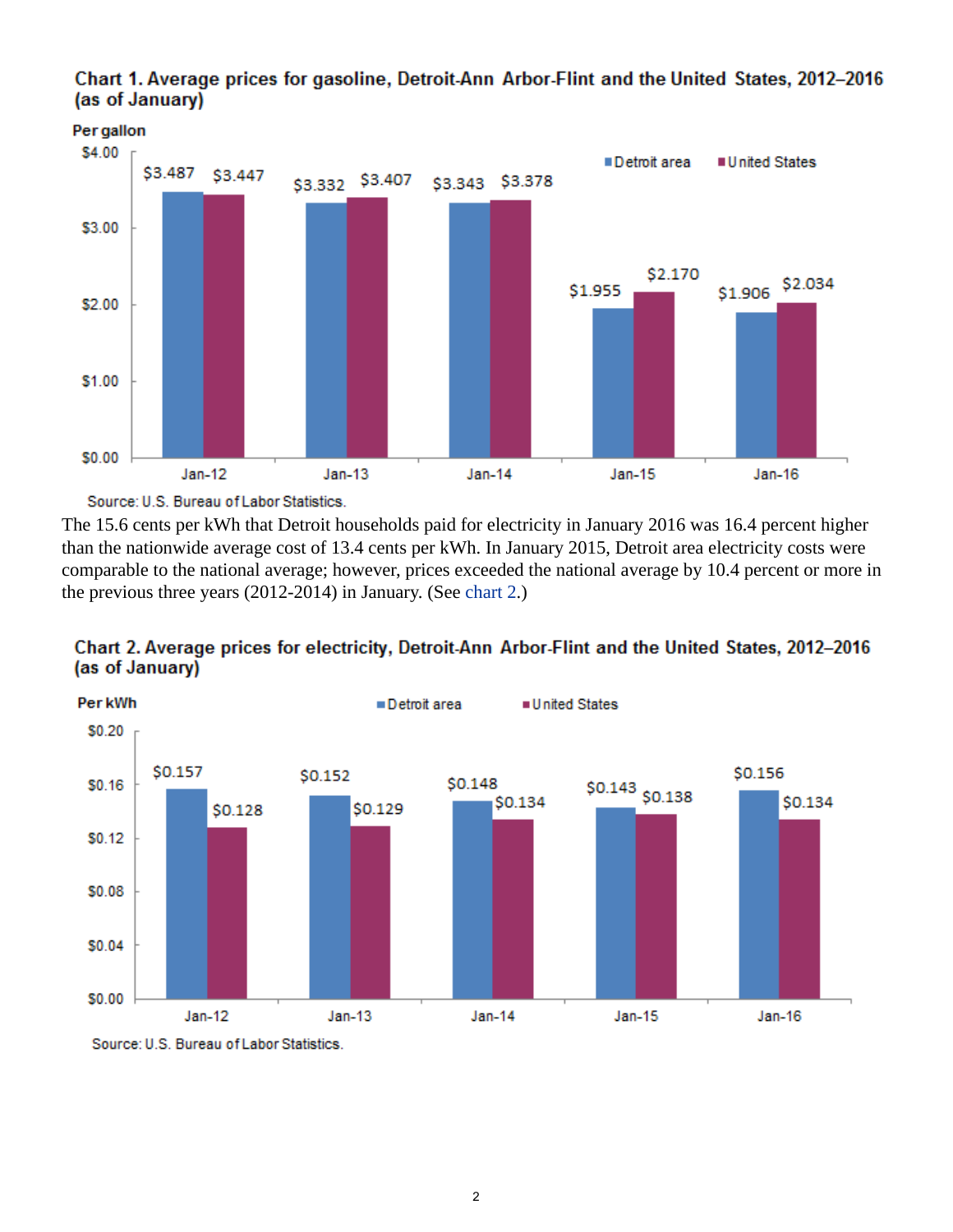Prices paid by Detroit area consumers for utility (piped) gas, commonly referred to as natural gas, were 76.6 cents (R) per therm in January 2016, 14.7 percent (R) below the national average of 89.8 cents per therm. Utility (piped) gas costs in Detroit were also lower than the national average in the prior four years (2012-2015) in January, ranging from 6.0 percent to 16.7 percent less. (See [chart 3.](#page-2-0))



<span id="page-2-0"></span>

The **Detroit-Ann Arbor-Flint, Mich.** consolidated area covered in this release is comprised of Genesee, Lapeer, Lenawee, Livingston, Macomb, Monroe, Oakland, St. Clair, Washtenaw, and Wayne Counties in Michigan.

Historical average energy prices for the U.S. and select metropolitan areas are available at [www.bls.gov/](https://www.bls.gov/regions/midwest/data/averageenergyprices_selectedareas_table.htm) [regions/midwest/data/averageenergyprices\\_selectedareas\\_table.htm.](https://www.bls.gov/regions/midwest/data/averageenergyprices_selectedareas_table.htm)

## **The Consumer Price Index for February 2016 is scheduled to be released on Wednesday, March 16, 2016.**

## **Technical Note**

Average prices are estimated from Consumer Price Index (CPI) data for selected commodity series to support the research and analytic needs of CPI data users. Average prices for electricity, utility (piped) gas, and gasoline are published monthly for the U.S. city average, the 4 regions, the 3 population size classes, 10 region/size-class cross-classifications, and the 14 largest local index areas. For electricity, average prices per

Source: U.S. Bureau of Labor Statistics. (R) Revised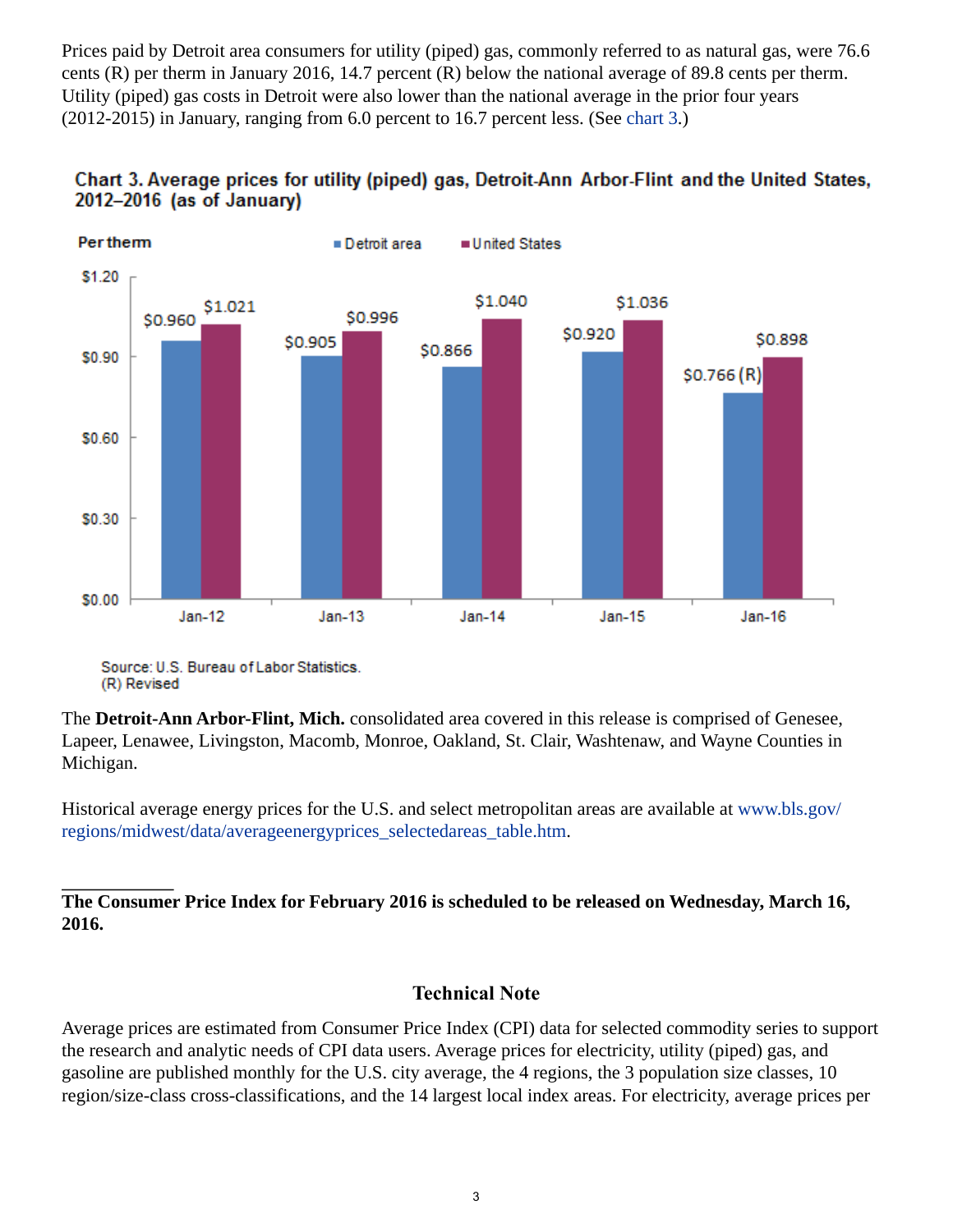kilowatt-hour (kWh) are published. For utility (piped) gas, average prices per therm are published. For gasoline, the average price per gallon is published. Average prices for commonly available grades of gasoline are published as well as the average price across all grades.

All eligible prices are converted to a price per normalized quantity. These prices are then used to estimate a price for a defined fixed quantity. The average price per kilowatt-hour represents the total bill divided by the kilowatt-hour usage. The total bill is the sum of all items applicable to all consumers appearing on an electricity bill including, but not limited to, variable rates per kWh, fixed costs, taxes, surcharges, and credits. This calculation also applies to the average price per therm for utility (piped) gas.

Information from this release will be made available to sensory impaired individuals upon request. Voice phone: 202-691-5200, Federal Relay Services: 800-877-8339.